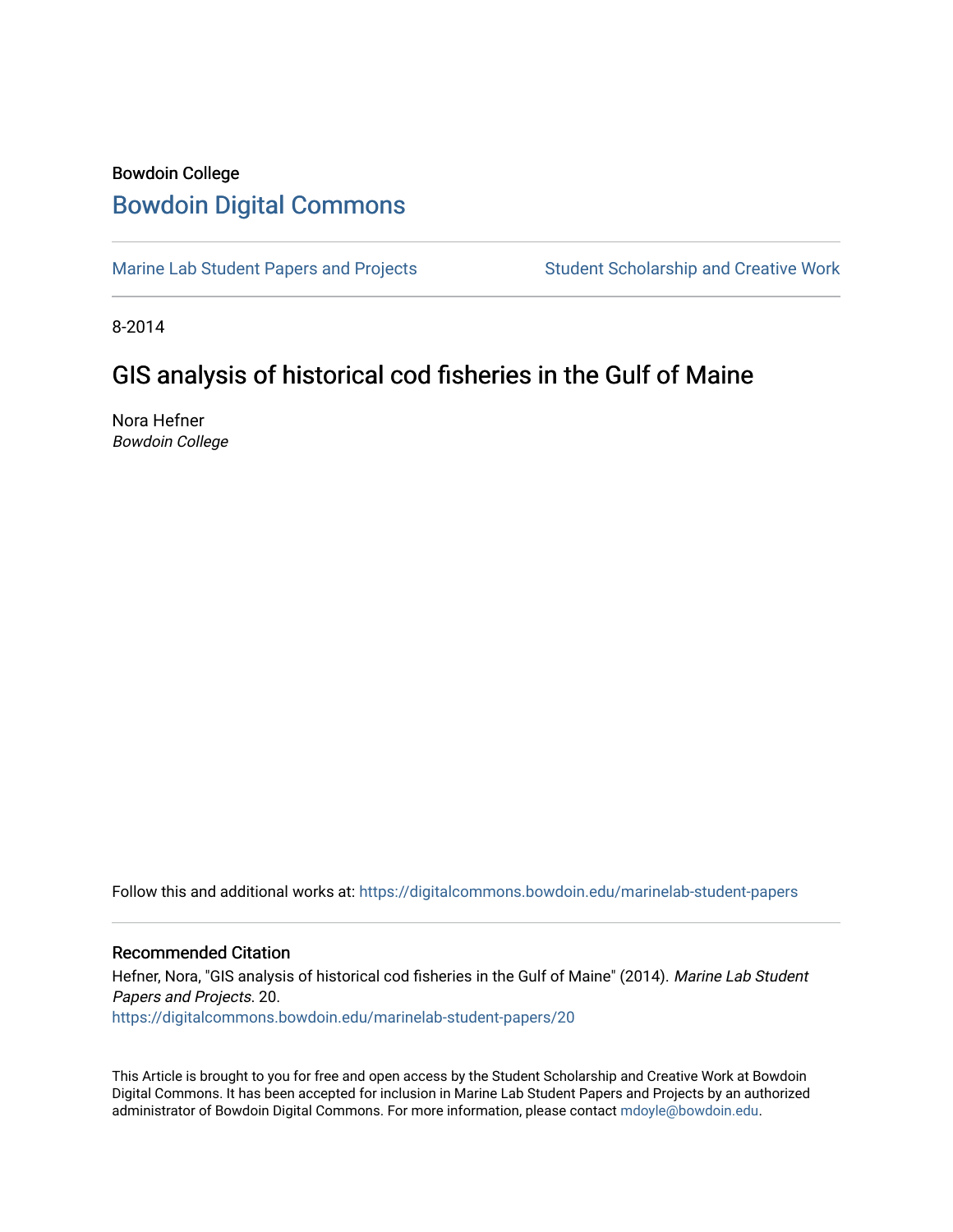#### **GIS analysis of historical cod fisheries in the Gulf of Maine**

#### **Nora Hefner, 2016**

Gulf of Maine cod fisheries, once essential to Maine's economy and culture, are currently in a state of collapse. Following a long decline throughout the 1800s and two collapses in the 1900s – one in the middle of the century and one in the 1990s, cod populations along the coast exist now as small fractions of their former bounty. Though the connection was largely forgotten in the twentieth century, fishermen in the nineteenth century attributed the decline of the cod fishery to the loss of alewives, an anadromous river herring upon which cod prey. Alewives have been cut off from their spawning and nursery habitat along much of the Gulf of Maine due to the damming of rivers that empty into the Gulf.

My research is a part of an ongoing study that aims to establish the historical relationship between cod and other gadoid groundfish fisheries, their ecosystems, and anadromous alewives using spatial data from geographic information systems (GIS). GIS maps were created with the positions of 466 historical Gulf of Maine cod fishing grounds, identified using a database developed by fisheries scientist Ted Ames (whose work is largely responsible for fisheries scientists' renewed interest in the groundfish-alewife connection). The spatial database generated from these data will be analyzed using a logistical regression to identify characteristics of fishing grounds that define them as fishing grounds, as well as characteristics that determine the relative quality of individual fishing grounds.

The Ames database contains data in two main categories: biophysical (ecosystem characteristics) and socioeconomic (infrastructure). The focus of my research was on generating two specific data sets from historical literature, government reports, and experts in the field, and on mapping that data using GIS software (see Figure 1). The first was a list of rivers that supported annual alewife runs before the mid-twentieth century cod groundfish fishery collapse. Using GIS software, I mapped the locations at which these rivers enter the ocean, creating spatial data that show the point at which cod in the Gulf and alewives in the rivers would meet. The second data set was a list of ports and harbors that supported the groundfish industry, also before the mid-twentieth century collapse. These locations were mapped as the areas from which fishing boats would set out in pursuit of groundfish, again creating a set of spatial data points. Both of these data sets were added to the existing spatial database.

My data and Ames' data will be used to calculate distances between individual groundfish fishing grounds and historic alewife runs and between fishing grounds and ports and harbors. Statistical analyses will determine both whether those two factors have any significant relationship with fishing ground quality and the nature of their effects, if any.

Ultimately, the results of these analyses will contribute to an increasingly detailed picture of the Gulf of Maine as it existed – physically, ecologically, and economically – when it still supported astoundingly large populations of cod and other groundfish. With a better idea of what the system looked like when it worked properly, we can make a more informed and focused attempt to rebuild it.

This research provided me with opportunities to develop practical skills like use of GIS software, contacting and collaborating with scientists, researchers, and government agencies in my field, and data management. I also gained a greater understanding of and appreciation for the complexity and challenge of trying to bring research from the science level to management policy and action.